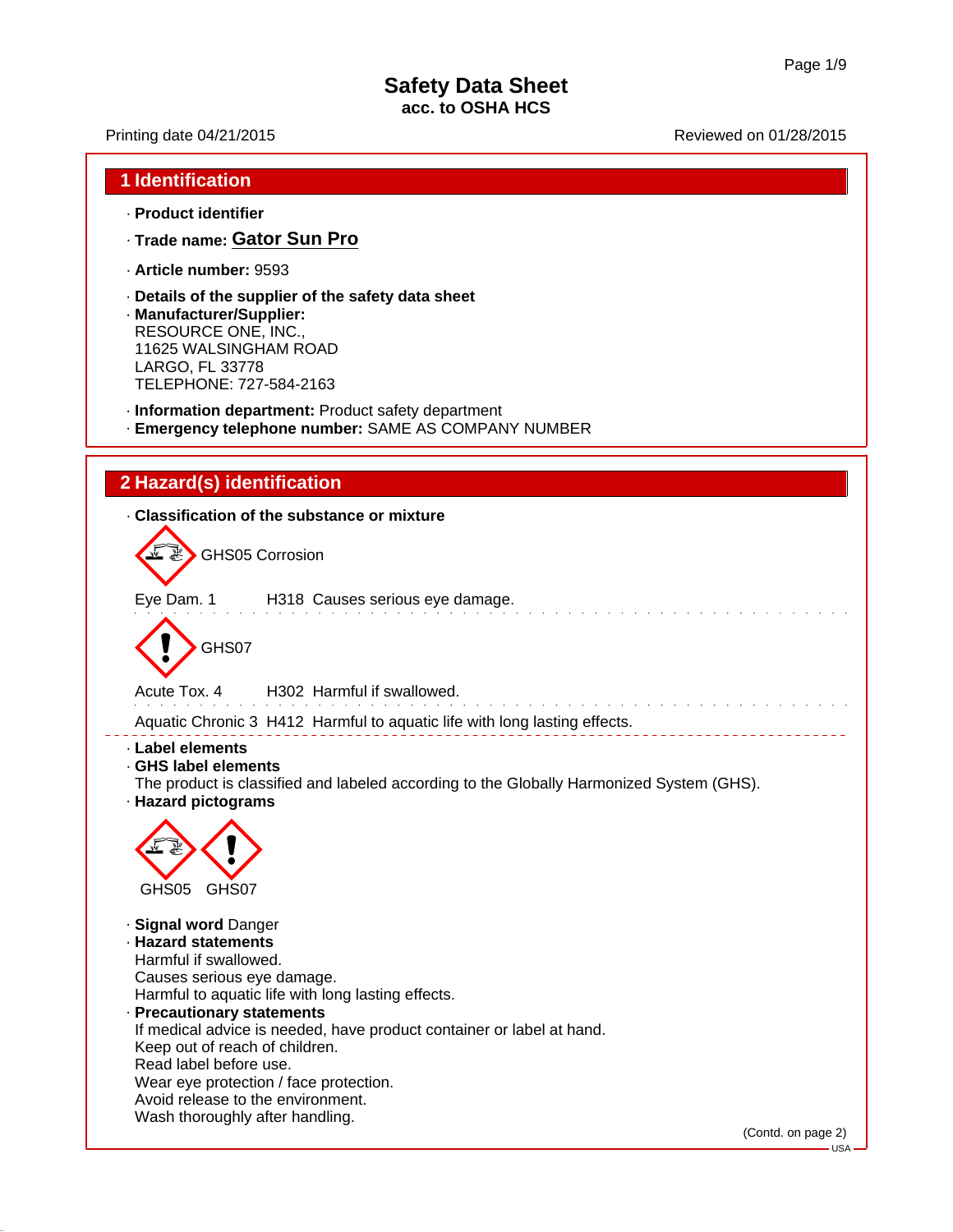Printing date 04/21/2015 Reviewed on 01/28/2015

#### **Trade name: Gator Sun Pro**



### **3 Composition/information on ingredients**

· **Chemical characterization: Mixtures**

· **Description:** Mixture of the substances listed below with nonhazardous additions.

|  |  |  | Components: |  |
|--|--|--|-------------|--|
|--|--|--|-------------|--|

| 497-19-8 Disodium carbonate                                                         | Prop.%   |
|-------------------------------------------------------------------------------------|----------|
| 1344-09-8 Silicic acid, sodium salt                                                 | Prop.%   |
| 127087-87-0 Poly(oxy-1,2-ethanediyl), alpha-(4 nonylphenyl)-omega-hydoxy-, branched | ' Prop.% |

#### **4 First-aid measures**

- · **Description of first aid measures**
- · **After inhalation:** Supply fresh air; consult doctor in case of complaints.
- · **After skin contact:** Generally the product does not irritate the skin.
- · **After eye contact:**

Rinse opened eye for several minutes under running water. If symptoms persist, consult a doctor.

- · **After swallowing:** If symptoms persist consult doctor.
- · **Information for doctor:**
- · **Most important symptoms and effects, both acute and delayed** No further relevant information available.

(Contd. on page 3)

 $-$ USA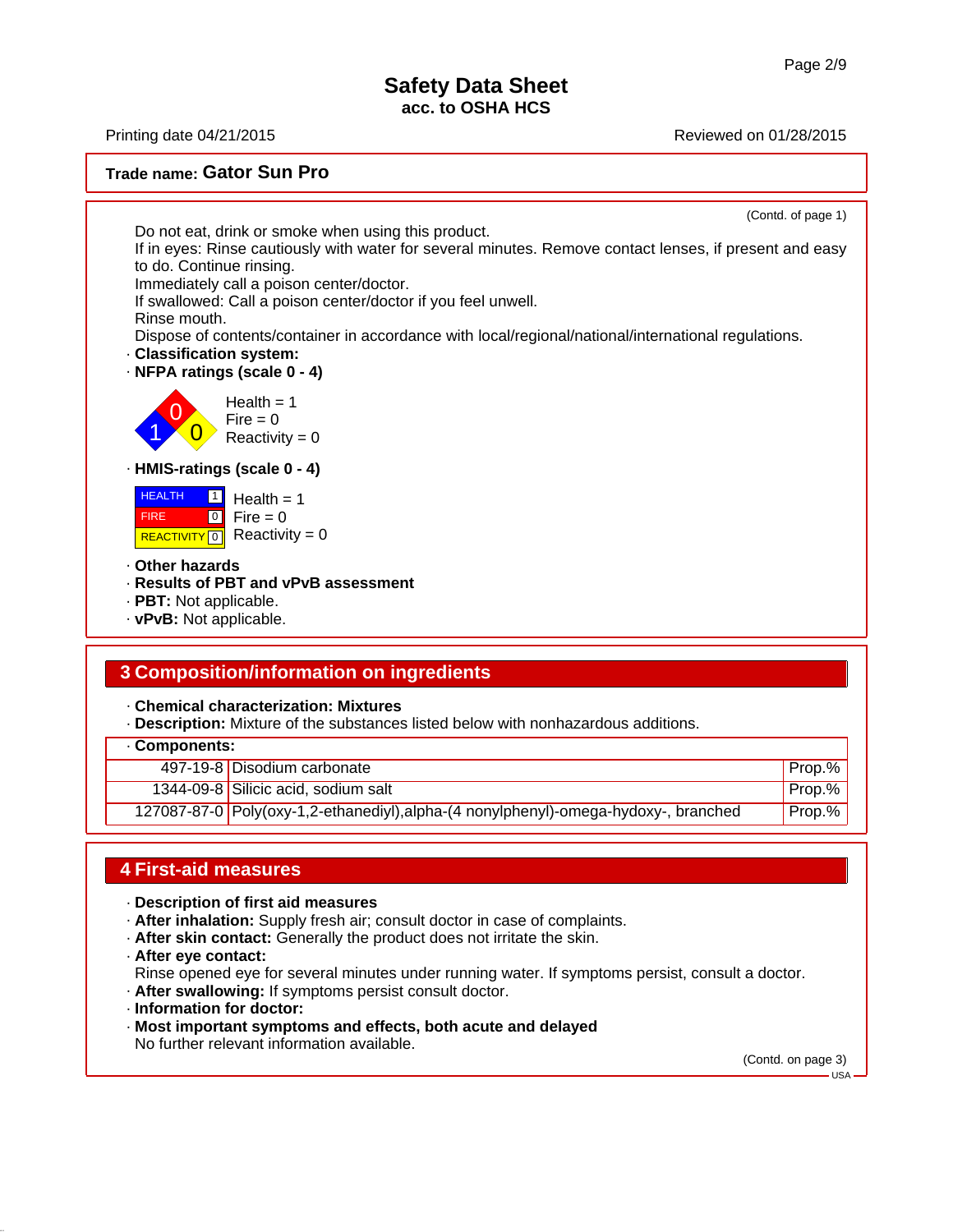Printing date 04/21/2015 Reviewed on 01/28/2015

#### **Trade name: Gator Sun Pro**

(Contd. of page 2)

· **Indication of any immediate medical attention and special treatment needed** No further relevant information available.

## **5 Fire-fighting measures**

- · **Extinguishing media**
- · **Suitable extinguishing agents:** CO2, extinguishing powder or water spray. Fight larger fires with water spray or alcohol resistant foam.
- · **Special hazards arising from the substance or mixture** No further relevant information available.
- · **Advice for firefighters**
- · **Protective equipment:** No special measures required.

#### **6 Accidental release measures**

- · **Personal precautions, protective equipment and emergency procedures** Not required.
- · **Environmental precautions:** Do not allow to enter sewers/ surface or ground water.
- · **Methods and material for containment and cleaning up:** Pick up mechanically.
- · **Reference to other sections**
- See Section 7 for information on safe handling.
- See Section 8 for information on personal protection equipment.

See Section 13 for disposal information.

# **7 Handling and storage**

- · **Handling:**
- · **Precautions for safe handling** Prevent formation of dust.
- · **Information about protection against explosions and fires:** No special measures required.
- · **Conditions for safe storage, including any incompatibilities**
- · **Storage:**
- · **Requirements to be met by storerooms and receptacles:** No special requirements.
- · **Information about storage in one common storage facility:** Not required.
- · **Further information about storage conditions:** Keep receptacle tightly sealed.
- · **Specific end use(s)** No further relevant information available.

### **8 Exposure controls/personal protection**

- · **Additional information about design of technical systems:** No further data; see item 7.
- · **Control parameters**
- · **Components with limit values that require monitoring at the workplace:**

The product does not contain any relevant quantities of materials with critical values that have to be monitored at the workplace.

· **Additional information:** The lists that were valid during the creation were used as basis.

(Contd. on page 4)  $491.$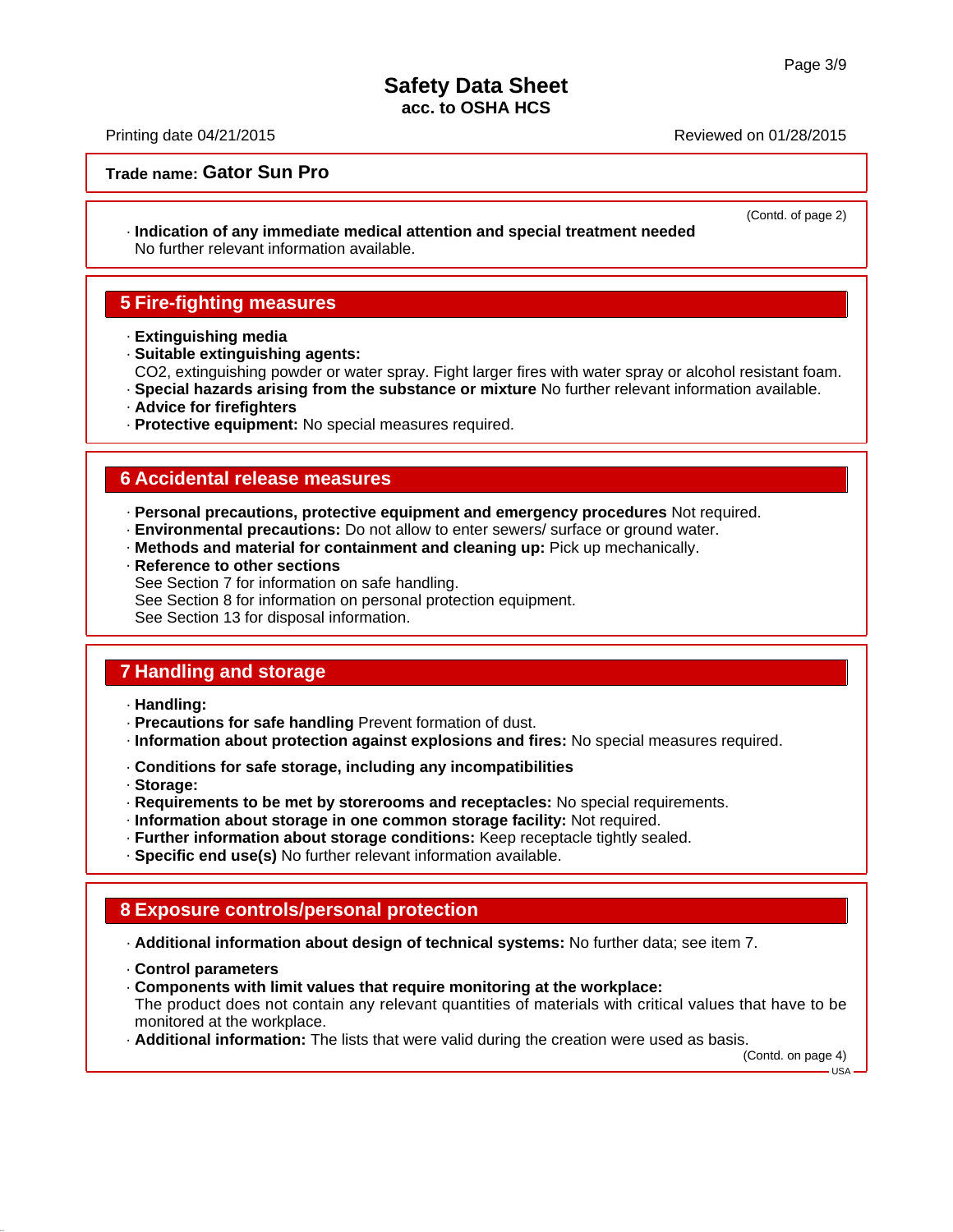Printing date 04/21/2015 Reviewed on 01/28/2015

**Trade name: Gator Sun Pro**

(Contd. of page 3)

- · **Exposure controls**
- · **Personal protective equipment:**
- · **General protective and hygienic measures:**

Keep away from foodstuffs, beverages and feed. Immediately remove all soiled and contaminated clothing. Wash hands before breaks and at the end of work. Avoid contact with the eyes. Avoid contact with the eyes and skin.

#### · **Breathing equipment:**

In case of brief exposure or low pollution use respiratory filter device. In case of intensive or longer exposure use respiratory protective device that is independent of circulating air.

#### · **Protection of hands:**



Protective gloves

The glove material has to be impermeable and resistant to the product/ the substance/ the preparation. Due to missing tests no recommendation to the glove material can be given for the product/ the preparation/ the chemical mixture.

Selection of the glove material on consideration of the penetration times, rates of diffusion and the degradation

· **Material of gloves**

The selection of the suitable gloves does not only depend on the material, but also on further marks of quality and varies from manufacturer to manufacturer. As the product is a preparation of several substances, the resistance of the glove material can not be calculated in advance and has therefore to be checked prior to the application.

#### · **Penetration time of glove material**

The exact break through time has to be found out by the manufacturer of the protective gloves and has to be observed.

· **Eye protection:**



Tightly sealed goggles

# **9 Physical and chemical properties**

- · **Information on basic physical and chemical properties**
- · **General Information**
- · **Appearance: Form:** Powder **Color:** White · **Odor:** Pleasant · Odour threshold: Not determined.

· **pH-value at 20 °C (68 °F):** 11

(Contd. on page 5)

USA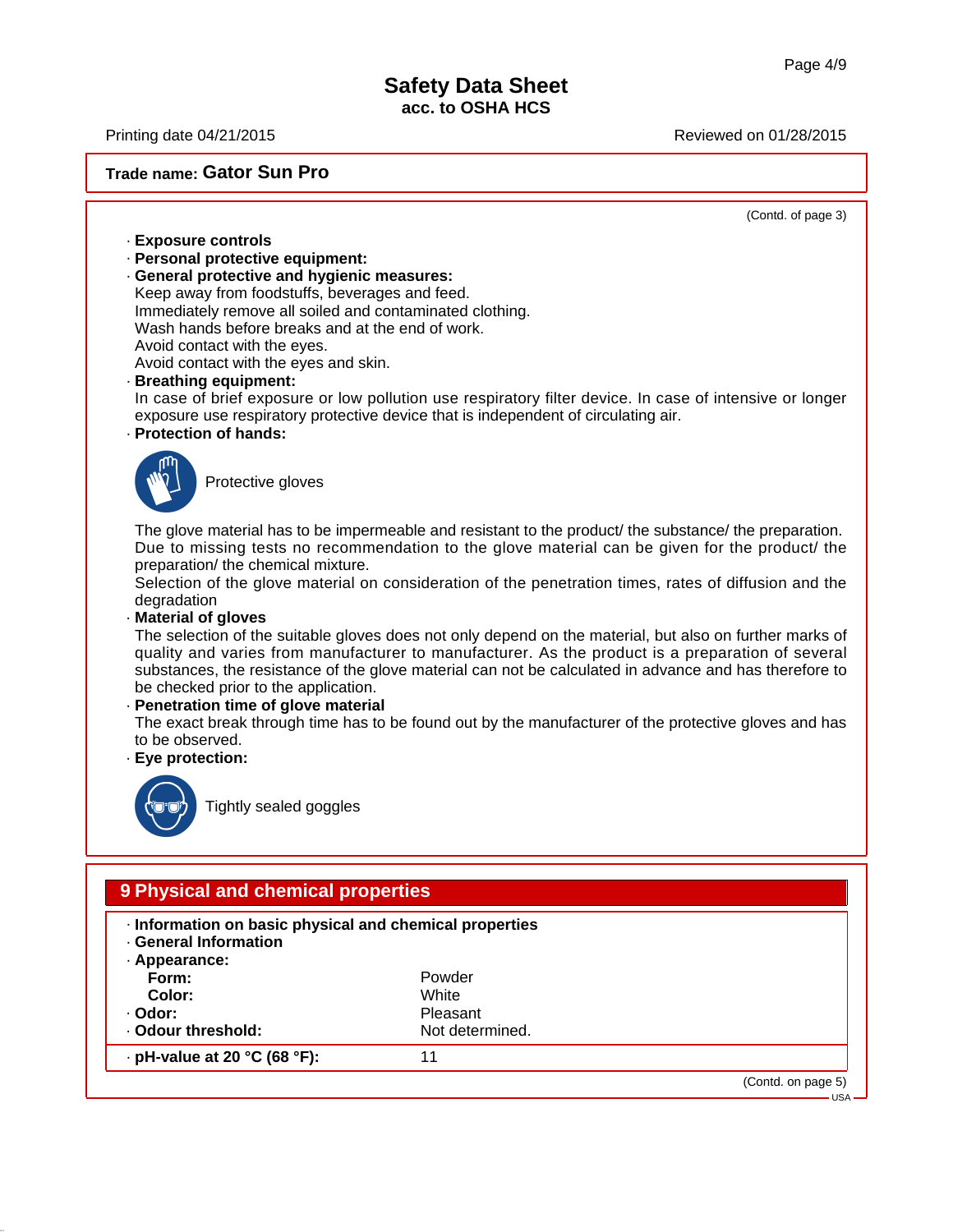Printing date 04/21/2015 Reviewed on 01/28/2015

### **Trade name: Gator Sun Pro**

|                                                                                                   | (Contd. of page 4)                                                                           |
|---------------------------------------------------------------------------------------------------|----------------------------------------------------------------------------------------------|
| Change in condition<br><b>Melting point/Melting range:</b><br><b>Boiling point/Boiling range:</b> | Undetermined.<br>Undetermined.                                                               |
| · Flash point:                                                                                    | Not applicable.                                                                              |
| · Flammability (solid, gaseous):                                                                  | Not determined.                                                                              |
| · Ignition temperature:                                                                           |                                                                                              |
| <b>Decomposition temperature:</b>                                                                 | Not determined.                                                                              |
| · Auto igniting:                                                                                  | Product is not selfigniting.                                                                 |
| · Danger of explosion:                                                                            | Product does not present an explosion hazard.                                                |
| <b>Explosion limits:</b><br>Lower:<br>Upper:                                                      | Not determined.<br>Not determined.                                                           |
| · Vapor pressure:                                                                                 | Not applicable.                                                                              |
| $\cdot$ Density at 20 °C (68 °F):<br>· Relative density<br>· Vapour density<br>· Evaporation rate | 1 g/cm <sup>3</sup> (8.345 lbs/gal)<br>Not determined.<br>Not applicable.<br>Not applicable. |
| · Solubility in / Miscibility with<br>Water:                                                      | Soluble.                                                                                     |
| · Partition coefficient (n-octanol/water): Not determined.                                        |                                                                                              |
| · Viscosity:<br>Dynamic:<br>Kinematic:<br><b>Other information</b>                                | Not applicable.<br>Not applicable.<br>No further relevant information available.             |

# **10 Stability and reactivity**

- · **Reactivity**
- · **Chemical stability**
- · **Thermal decomposition / conditions to be avoided:**

No decomposition if used according to specifications.

- · **Possibility of hazardous reactions** No dangerous reactions known.
- · **Conditions to avoid** No further relevant information available.
- · **Incompatible materials:** No further relevant information available.
- · **Hazardous decomposition products:** No dangerous decomposition products known.

(Contd. on page 6)

USA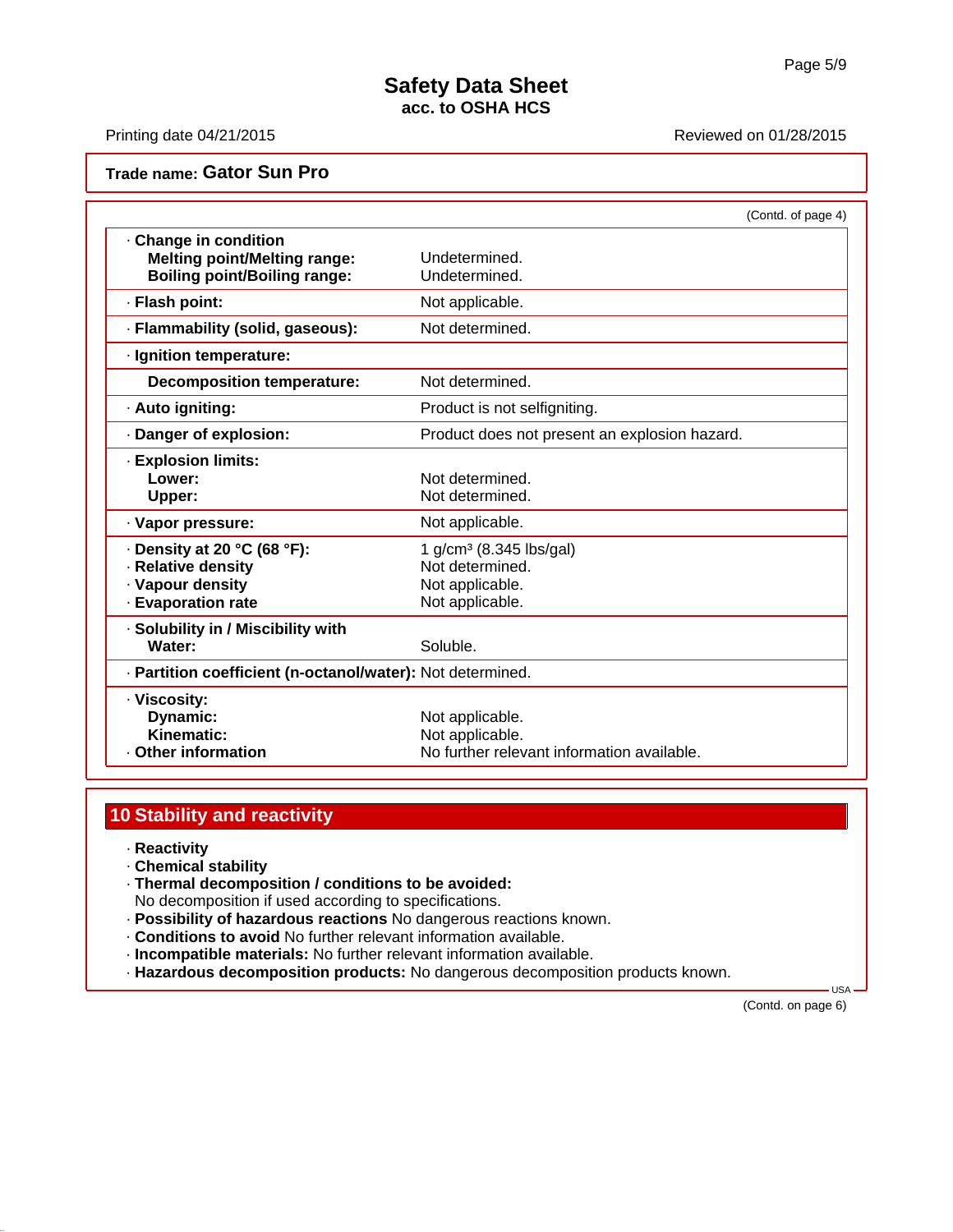Printing date 04/21/2015 Reviewed on 01/28/2015

#### **Trade name: Gator Sun Pro**

(Contd. of page 5)

#### **11 Toxicological information**

· **Information on toxicological effects**

- · **Acute toxicity:**
- · **Primary irritant effect:**
- · **on the skin:** No irritant effect.
- · **on the eye:** Irritating effect.
- · **Sensitization:** No sensitizing effects known.
- · **Additional toxicological information:**

The product shows the following dangers according to internally approved calculation methods for preparations:

Irritant

#### · **Carcinogenic categories**

· **NTP (National Toxicology Program)**

None of the ingredients is listed.

· **OSHA-Ca (Occupational Safety & Health Administration)**

None of the ingredients is listed.

## **12 Ecological information**

- · **Toxicity**
- · **Aquatic toxicity:** No further relevant information available.
- · **Persistence and degradability** No further relevant information available.
- · **Behavior in environmental systems:**
- · **Bioaccumulative potential** No further relevant information available.
- · **Mobility in soil** No further relevant information available.
- · **Additional ecological information:**
- · **General notes:**
- Water hazard class 1 (Self-assessment): slightly hazardous for water

Do not allow undiluted product or large quantities of it to reach ground water, water course or sewage system.

- · **Results of PBT and vPvB assessment**
- · **PBT:** Not applicable.
- · **vPvB:** Not applicable.
- · **Other adverse effects** No further relevant information available.

### **13 Disposal considerations**

#### · **Waste treatment methods**

· **Recommendation:**

Must not be disposed of together with household garbage. Do not allow product to reach sewage system.

- · **Uncleaned packagings:**
- · **Recommendation:** Disposal must be made according to official regulations.

(Contd. on page 7)

 $-1$ ISA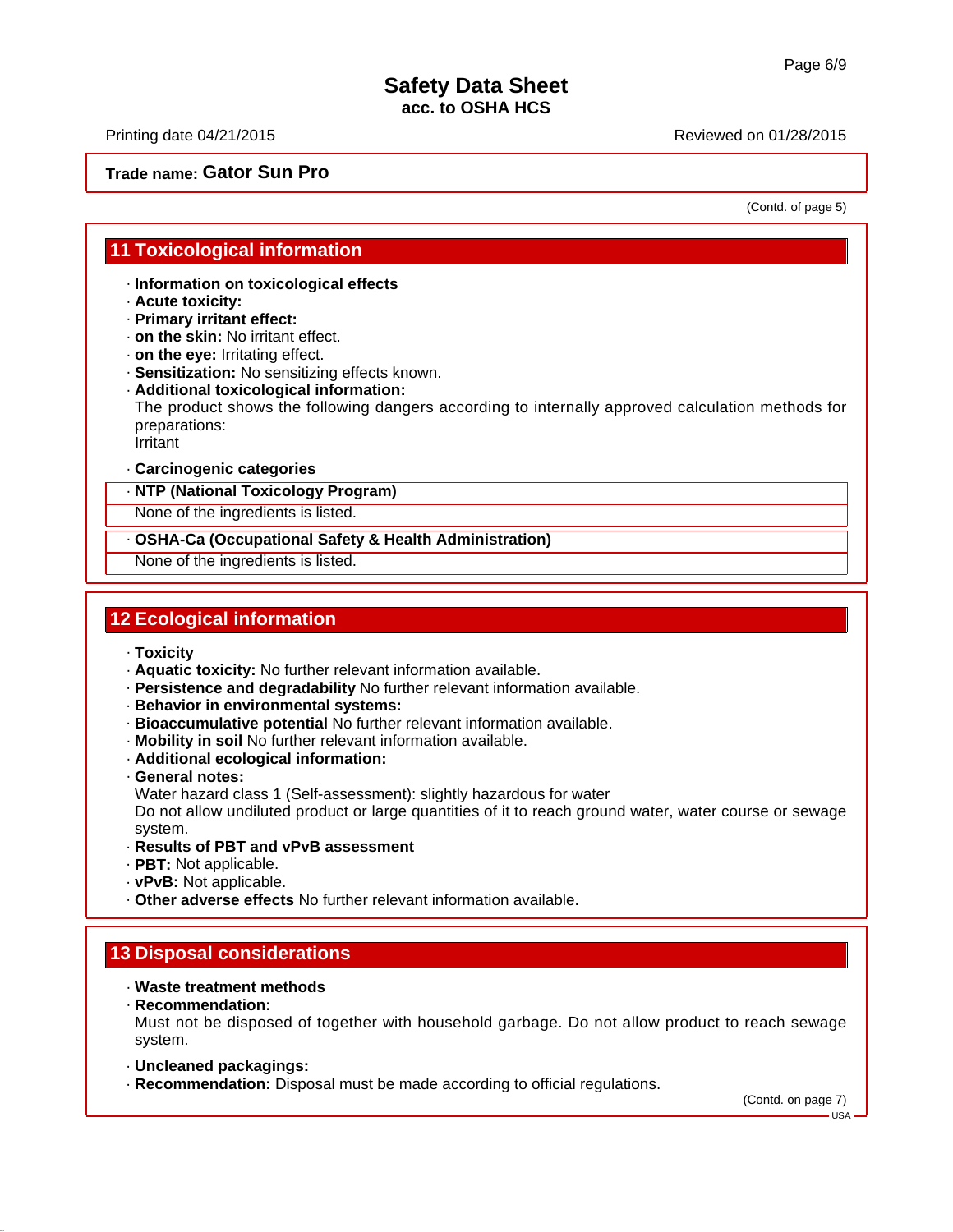(Contd. of page 6)

## **Safety Data Sheet acc. to OSHA HCS**

Printing date 04/21/2015 Reviewed on 01/28/2015

**Trade name: Gator Sun Pro**

· **Recommended cleansing agent:** Water, if necessary with cleansing agents.

| <b>14 Transport information</b>                                                     |                 |
|-------------------------------------------------------------------------------------|-----------------|
| - UN-Number<br>· DOT, ADN, IMDG, IATA                                               | not regulated   |
| · UN proper shipping name<br>· DOT, ADN, IMDG, IATA                                 | not regulated   |
| · Transport hazard class(es)                                                        |                 |
| · DOT, ADN, IMDG, IATA<br>. Class                                                   | not regulated   |
| · Packing group<br>· DOT, IMDG, IATA                                                | not regulated   |
| <b>Environmental hazards:</b><br>· Marine pollutant:                                | No              |
| Special precautions for user                                                        | Not applicable. |
| · Transport in bulk according to Annex II of<br><b>MARPOL73/78 and the IBC Code</b> | Not applicable. |
| · UN "Model Regulation":                                                            |                 |

# **15 Regulatory information**

· **Safety, health and environmental regulations/legislation specific for the substance or mixture** · **Sara**

· **Section 355 (extremely hazardous substances):**

None of the ingredients is listed.

· **Proposition 65**

· **Chemicals known to cause cancer:**

None of the ingredients is listed.

· **Chemicals known to cause reproductive toxicity for females:**

None of the ingredients is listed.

· **Chemicals known to cause reproductive toxicity for males:**

None of the ingredients is listed.

· **Chemicals known to cause developmental toxicity:**

None of the ingredients is listed.

#### · **Carcinogenic categories**

· **EPA (Environmental Protection Agency)**

None of the ingredients is listed.

(Contd. on page 8)

USA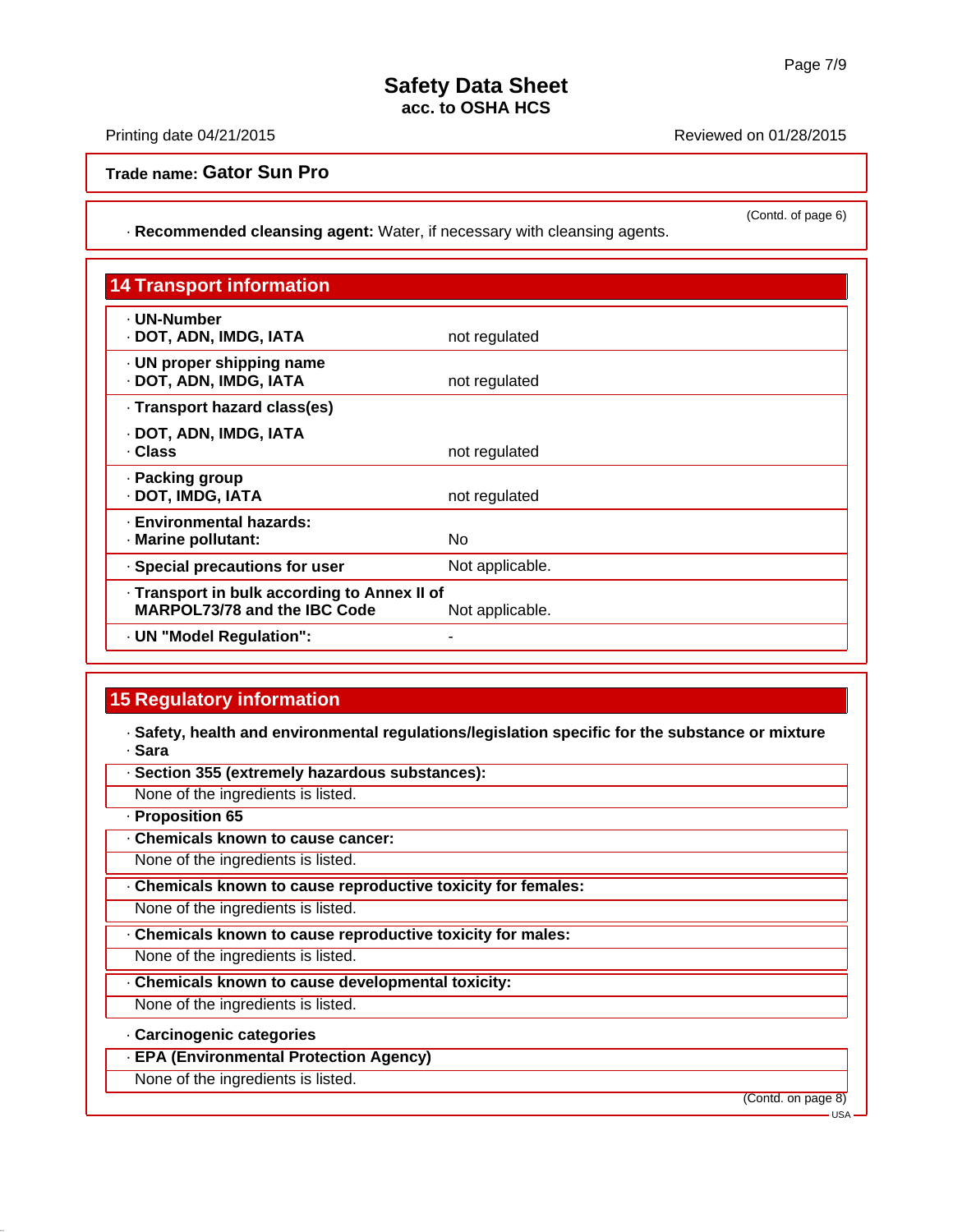Printing date 04/21/2015 Reviewed on 01/28/2015

(Contd. on page 9)

USA

**Trade name: Gator Sun Pro**

DOT: US Department of Transportation IATA: International Air Transport Association

ACGIH: American Conference of Governmental Industrial Hygienists EINECS: European Inventory of Existing Commercial Chemical Substances

CAS: Chemical Abstracts Service (division of the American Chemical Society)

ELINCS: European List of Notified Chemical Substances